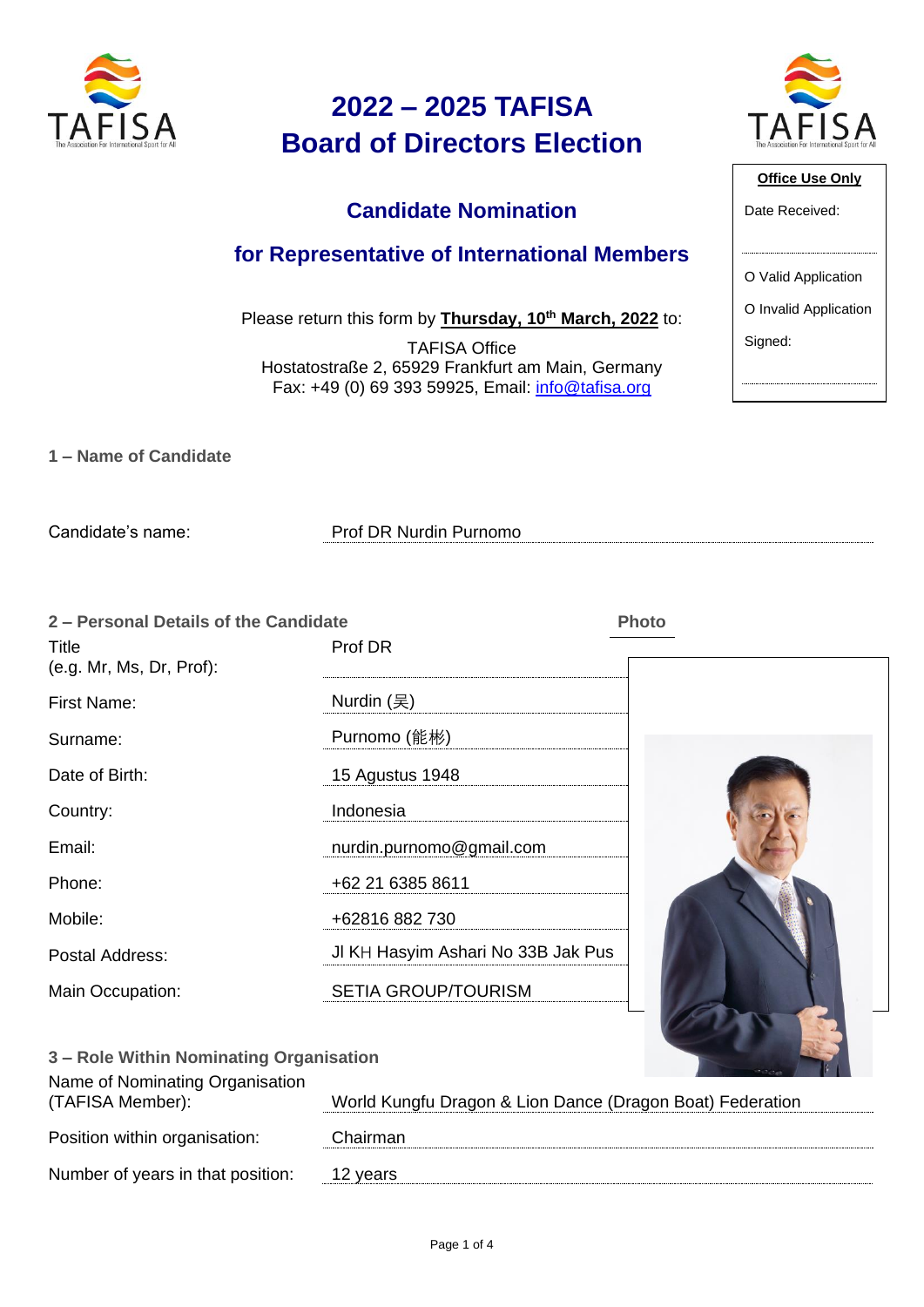



| Special contributions to Sport for All in this role: Prof DR Nurdin Purnomo is founder of INDONESIAN                                                                                                                                    |
|-----------------------------------------------------------------------------------------------------------------------------------------------------------------------------------------------------------------------------------------|
| SPORT FOR ALL COMMITTEE (KORMI) in year 2000 (FOMI). Now as Vice Chairman KORMI.                                                                                                                                                        |
| Prof DR Nurdin Purnomo was appointed by TAFISA as the advisor for 6 <sup>th</sup> TAFISA Sport for All Games in                                                                                                                         |
| Jakarta Oct' 2016                                                                                                                                                                                                                       |
| 4 – Other Positions, Contributions and Achievements in the Field of Sport for All and Physical Activity<br>(Optional)<br>Please any of further contributions and achievements in the Field of Sport for All and Physical Activity (this |
| may include current and past positions or roles within other organisations, publications)                                                                                                                                               |
| Prof DR Nurdin Purnomo is:                                                                                                                                                                                                              |
| 1. Founder & Chairman World Kungfu Dragon Lion Dance (Dragon Boat) Federation (2012)                                                                                                                                                    |
| 2. Founder & Chairman ASEAN Dragon & Lion Dance Federation (2006)                                                                                                                                                                       |
| 3. Vice Chairman Dragon & Lion Dance Federation of ASIA (2009)                                                                                                                                                                          |
| 4. Founder & Chairman ASIANIA Kungfu Dragon & Lion Dance (Dragon Boat) Federation (2013)                                                                                                                                                |
| Director ASEAN Region International Dragon & Lion Dance Federation (2009)<br>5.                                                                                                                                                         |
| Patronage of PODSI (Indonesian Rowing & Canoeing Association) (2000)<br>6.                                                                                                                                                              |
| 7. Founder & Patronage Indonesian Dodge Ball Federation (2021)                                                                                                                                                                          |
| 8. Patronage of AKTI (Indonesian Traditional Kungfu Association) (2019)                                                                                                                                                                 |
| 9. Awarded by Ministry of Youth & Sport Republic of Indonesia in year 2019                                                                                                                                                              |
|                                                                                                                                                                                                                                         |
| 5 – Command of English (working language of TAFISA)                                                                                                                                                                                     |
| Please check as applies                                                                                                                                                                                                                 |
| <b>Fluent English speaker</b><br>V                                                                                                                                                                                                      |
| $\Box$<br><b>Limited English speaker</b>                                                                                                                                                                                                |
| I confirm that I have the intention to improve my English within a year, if elected<br>ப                                                                                                                                                |
| I confirm that I have staff at disposal to support me carry out my TAFISA Board duties in English                                                                                                                                       |

Other fluently spoken languages: Chinese, Indonesian, Cantonese, Hakkanese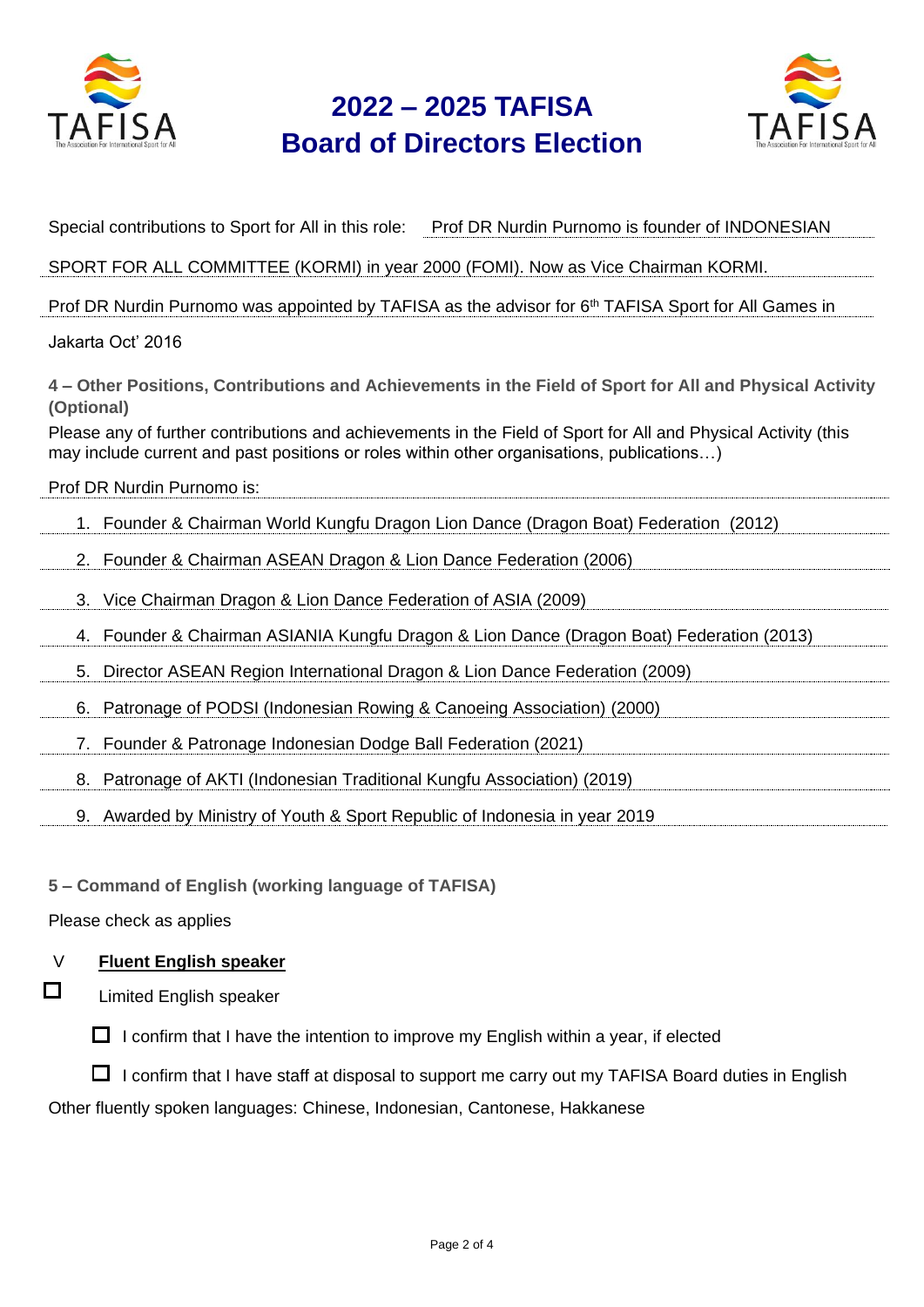



**6 – Attendance at Board Meetings and General Assemblies**

Please confirm by checking the boxes

- v I confirm my willingness to attend TAFISA Board of Directors Meetings (2 3 times per year) and TAFISA General Assemblies (once every two years)
- v I confirm that costs associated with travel to Board Meetings and General Assemblies will be borne by the Board Member themselves or their organisation, unless otherwise stipulated by the TAFISA Board of **Directors**
- **7 – Dedication to TAFISA**

Please confirm by checking the box

- V I confirm that, if elected, I will be expected to actively support and contribute to TAFISA and its initiatives, including:
	- Promoting TAFISA and its initiatives locally and internationally,
	- Encouraging membership,
	- Supporting coordination of (local) events and programs, e.g. World Challenge Day, World Walking Day, World/Regional Sport for Games, World Congress, Certified Leadership Courses, etc,
	- Contributing to TAFISA publications, including newsletters, and the website,
	- Identifying and fostering relationships with potential sponsors and partners, and
	- Supporting other countries.

#### **8 – Benefit to TAFISA**

Please describe, in a few words, how you intend to support TAFISA's growth and development if elected, as well as any special benefits that you may bring to TAFISA:

With the experience, skill, dedication, discipline, independent and global networking of Prof DR Nurdin

Purnomo can help TAFISA Program, vision & mission successfully.

Prof DR Nurdin Purnomo had successfully organized ASFAA Congress in Bali year 2014 Prof DR Nurdin Purnomo had successfully organized ASIA CUP Dragon & Lion Dance Championship in

Jakarta 2012 & in Bali 2014 which was attended more than 20 countries.

Prof DR Nurdin Purnomo had successfully organized ASIANIA Dragon & Lion Dance Drummer Tournament Virtually 2020 (during Global Pandemic) participated by 13 countries including Chile, Nepal, China etc

Prof DR Nurdin Purnomo had successfully organized 1<sup>st</sup> China ASEAN Lion Dance Championship in 2011, Guangxi China

Prof DR Nurdin Purnomo had successfully organized 6<sup>th</sup> TAFISA World Dragon & Lion Dance Championship in 2016 in Jakarta Indonesia

And many other sport & tourism international activities for 40 years.